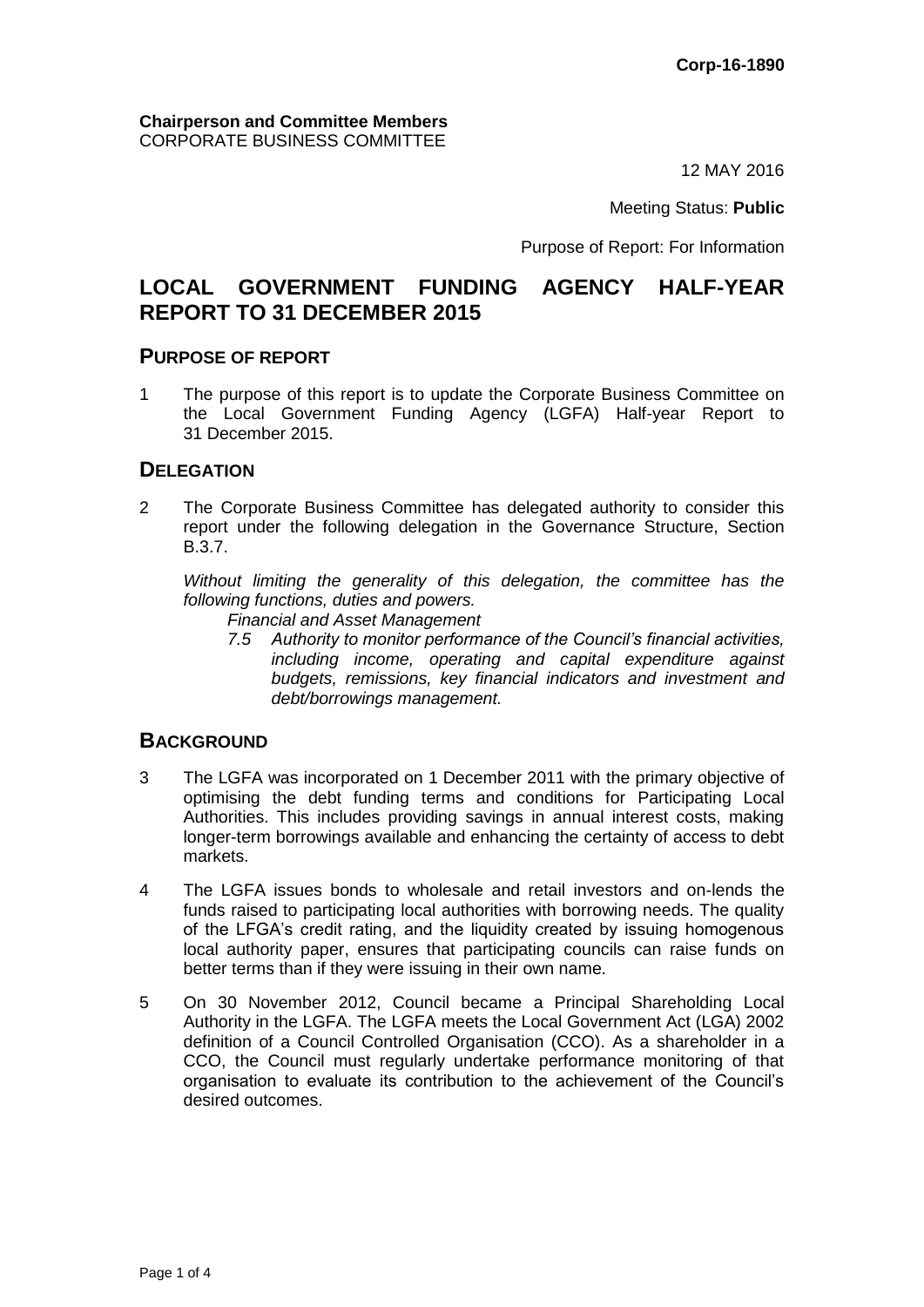## **ISSUES AND OPTIONS**

## LGFA performance for the six months to 31 December 2015

- 6 The LGFA has performed strongly for the first six months of the 2015/16 year and has continued to grow, in terms of the value, term and diversity of loans issued as well as the actual membership of the LGFA.
- 7 While the LGFA has continued to provide cost savings to councils, it acknowledges that its benchmark estimated savings for AA-rated councils has diminished during the period. Global uncertainty has resulted in reduced demand for NZD investments and for bonds issued by non-sovereign borrowers.
- 8 At 31 December 2015 the LGFA estimated that it was saving AA-rated councils approximately 11 basis points (bps) for a 2019 (four year) maturity. This compares unfavourably with the position at 30 June 2015 when it was estimating a 16 to 19 bps saving for AA-rated councils for the 2017 and 2019 dated maturities. The Kāpiti Coast District Council has a Standard and Poor's credit rating of A+, slightly lower than AA, suggesting a lower but comparable quantum of savings.
- 9 The LGFA increased its borrowings to participating councils by \$710 million during the six month period to 31 December 2015. The increased borrowings resulted in interest income of \$134 million, a 28% increase on the same period ending 31 December 2014. However increased costs mean that the net profit for the period was 3.55% (\$4.8 million) compared to a net profit for the same period ending 31 December 2014 of 4.27% (\$4.5 million).
- 10 These increased costs were a result of higher interest expense payable to investors in LGFA bonds and a 32% increase in operating expenses, largely a result of listing LGFA bonds on the NZX and higher Approved Issuer Levy payments due to increased offshore investment.
- 11 During the period the LGFA offered short dated lending for the first time. In addition the LGFA's bespoke lending service has proved popular with \$178 million (25%) of bespoke lending during the period.
- 12 The LGFA has retained its strong credit rating of AA+ from both Fitch and Standard and Poor's. In January 2016, Fitch ratings revised the Rating Outlook of LGFA from Positive to Stable; Fitch had previously made the same revision to the NZ Government.
- 13 During the period, Buller District Council and Canterbury Regional Council became members of the LGFA as Participating Local Authorities. Since 1 July 2015 the LGFA has increased its number of Directors from five to six.
- 14 Auckland Council is the LGFA's largest borrower (\$1.96 billion), followed by Christchurch City Council (\$1.05 billion). As at 31 December 2015, Kāpiti Coast District Council ranked as the  $7<sup>th</sup>$  largest borrower with \$150 million.
- 15 The full LGFA Half-year Report to 31 December 2015 is attached as Appendix 1.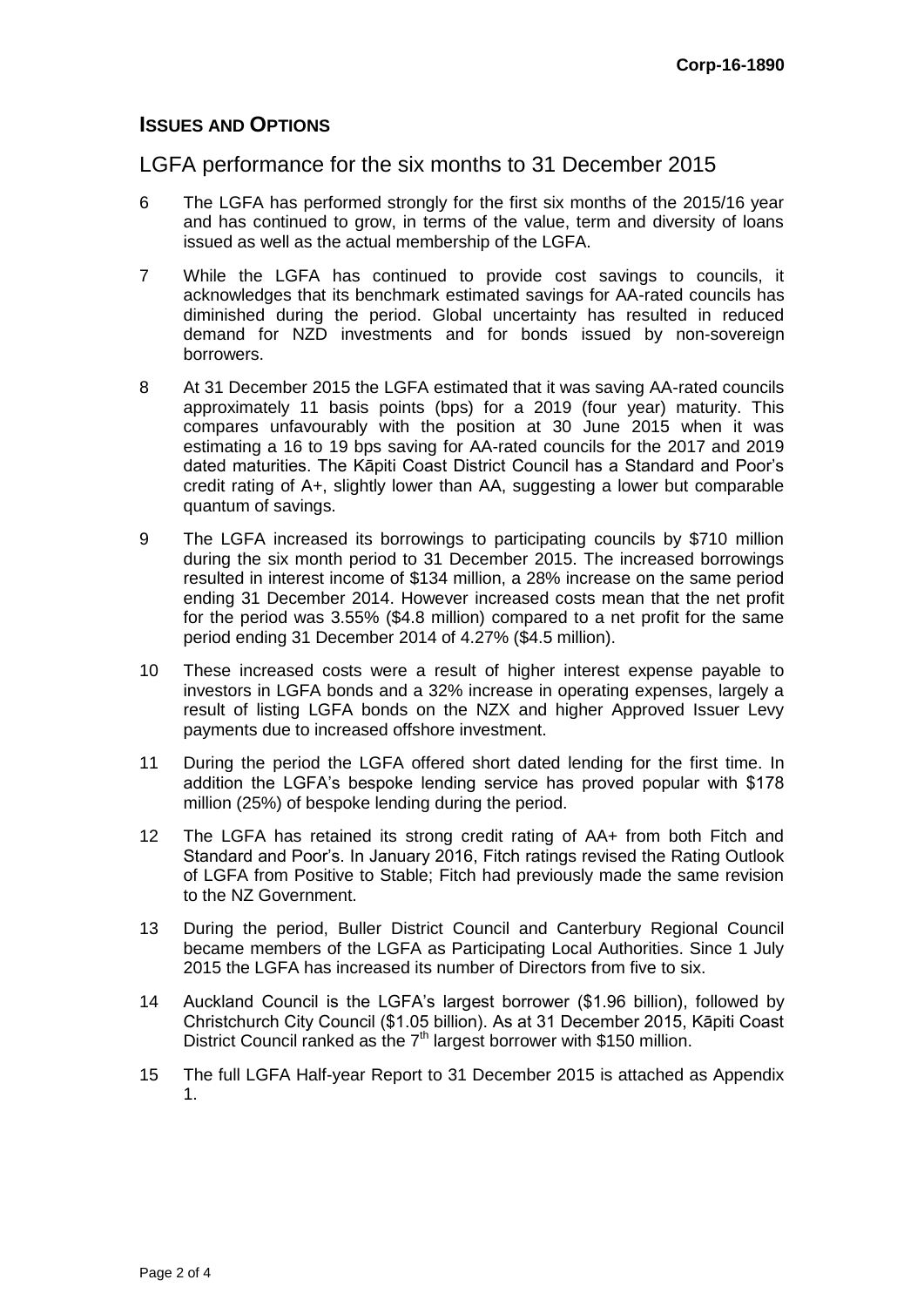## **CONSIDERATIONS**

### Policy considerations

16 In accordance with the LGA 2002, the Council must provide information on all of its CCOs in its Long Term Plan (LTP). Accordingly the 2015/35 LTP contains information on the LGFA, including key performance targets and other performance metrics.

#### Legal considerations

17 There are no legal considerations arising from the matters in this report.

#### Financial considerations

- 18 Council is one of 30 local authority shareholders of the LGFA and has an obligation in respect of uncalled capital of \$100,000.
- 19 At 31 December 2015, the LGFA had borrowings totalling \$5.67 billion.
- 20 Council considers the risk of the LGFA defaulting on repayment of interest or capital to be very low on the basis that:
	- a) The only circumstance where LGFA would default on its debt is the event where a council defaulted on a loan obligation that exceeded LGFA's available liquidity assets. As at 31 December 2015, this would need to be a single council default event that exceeded \$650 million, being the sum of:
		- cash and deposits of \$140 million, and
		- LGFA borrower notes of \$90 million, and
		- LGFA credit facility of \$400 million, and
		- uncalled share capital of \$20 million from LGFA shareholders.
	- b) In the event of an LGFA default, the call on the guarantee is made on council's proportion of their share of the underlying rate base.
	- c) In the event of a default exceeding the LGFA's available liquid assets, the council would be called for 1.2% of the overall call (less than the council's 2.6% of LGFA's loan assets).

#### Tāngata whenua considerations

21 There are no tāngata whenua considerations.

#### **SIGNIFICANCE AND ENGAGEMENT**

#### Degree of significance

22 This matter has a low level of significance under Council policy, and it is not significant.

### Consultation already undertaken

23 There is no need to consult on the matters discussed in this report.